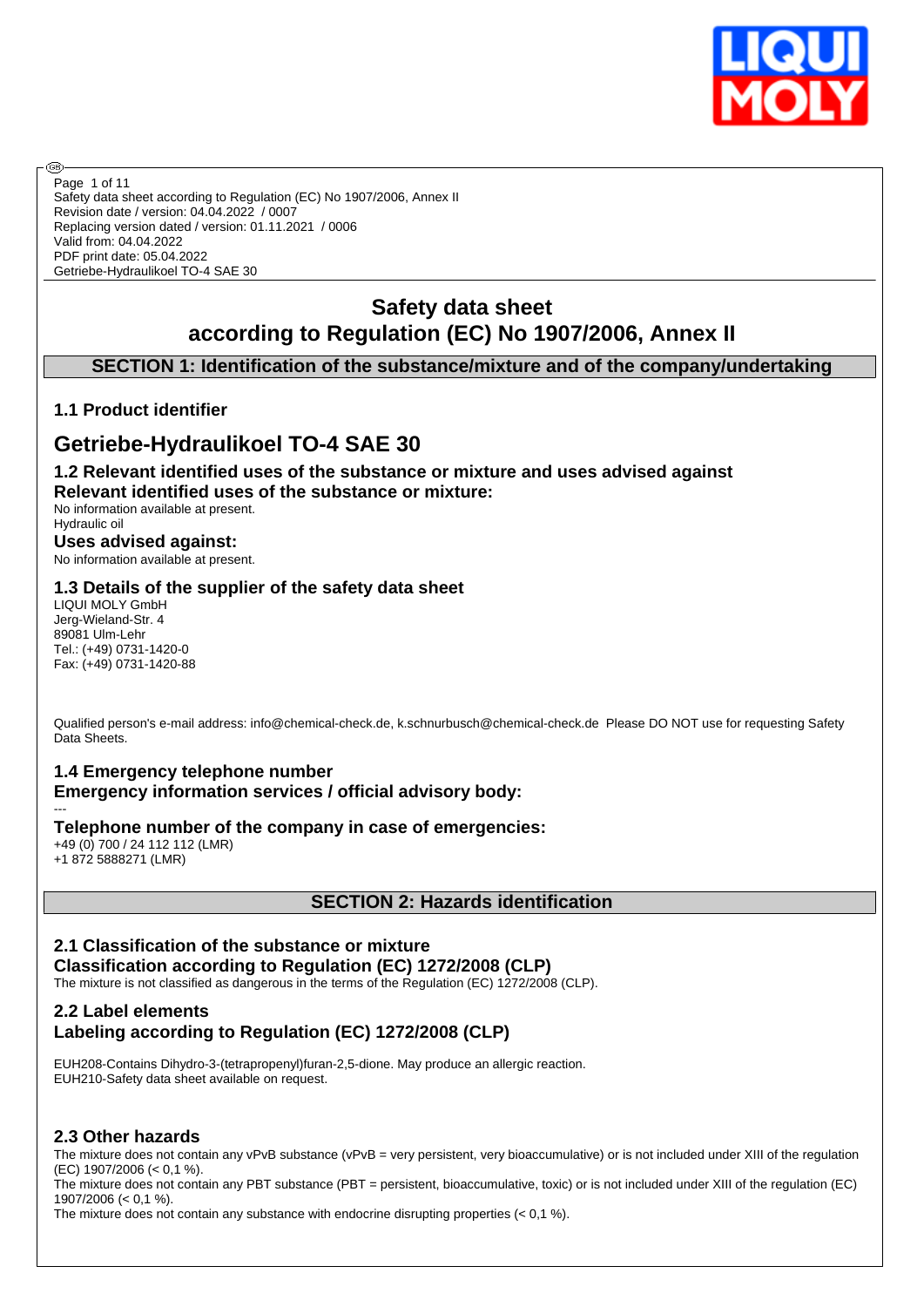

Safety data sheet according to Regulation (EC) No 1907/2006, Annex II Revision date / version: 04.04.2022 / 0007 Replacing version dated / version: 01.11.2021 / 0006 Valid from: 04.04.2022 PDF print date: 05.04.2022 Getriebe-Hydraulikoel TO-4 SAE 30 Page 2 of 11

#### **SECTION 3: Composition/information on ingredients**

#### **3.1 Substances**

# n.a. **3.2 Mixtures**

അ

| <u> 9.4 III.NUI 99</u>                                                 |                         |
|------------------------------------------------------------------------|-------------------------|
| Dihydro-3-(tetrapropenyl)furan-2,5-dione                               |                         |
| <b>Registration number (REACH)</b>                                     | 01-2119979080-37-XXXX   |
| Index                                                                  | $- - -$                 |
| EINECS, ELINCS, NLP, REACH-IT List-No.                                 | 247-781-6               |
| <b>CAS</b>                                                             | 26544-38-7              |
| content %                                                              | $0.01 - 0.1$            |
| Classification according to Regulation (EC) 1272/2008 (CLP), M-factors | Eye Irrit. 2, H319      |
|                                                                        | Skin Sens. 1A, H317     |
|                                                                        | Aquatic Chronic 4, H413 |

Impurities, test data and additional information may have been taken into account in classifying and labelling the product. For the text of the H-phrases and classification codes (GHS/CLP), see Section 16.

The substances named in this section are given with their actual, appropriate classification!

For substances that are listed in appendix VI, table 3.1 of the regulation (EC) no. 1272/2008 (CLP regulation) this means that all notes that may be given here for the named classification have been taken into account.

## **SECTION 4: First aid measures**

#### **4.1 Description of first aid measures**

First-aiders should ensure they are protected!

Never pour anything into the mouth of an unconscious person!

#### **Inhalation**

Remove person from danger area.

Supply person with fresh air and consult doctor according to symptoms.

#### **Skin contact**

Remove polluted, soaked clothing immediately, wash thoroughly with plenty of water and soap, in case of irritation of the skin (flare), consult a doctor.

#### **Eye contact**

Remove contact lenses.

Wash thoroughly for several minutes using copious water. Seek medical help if necessary.

#### **Ingestion**

Rinse the mouth thoroughly with water.

Do not induce vomiting. Consult doctor immediately.

#### **4.2 Most important symptoms and effects, both acute and delayed**

If applicable delayed symptoms and effects can be found in section 11 and the absorption route in section 4.1. In certain cases, the symptoms of poisoning may only appear after an extended period / after several hours.

Sensitive individuals:

Allergic reaction possible.

# **4.3 Indication of any immediate medical attention and special treatment needed**

Symptomatic treatment.

**SECTION 5: Firefighting measures**

#### **5.1 Extinguishing media Suitable extinguishing media** CO2 Foam Dry extinguisher Water jet spray **Unsuitable extinguishing media** High volume water jet **5.2 Special hazards arising from the substance or mixture**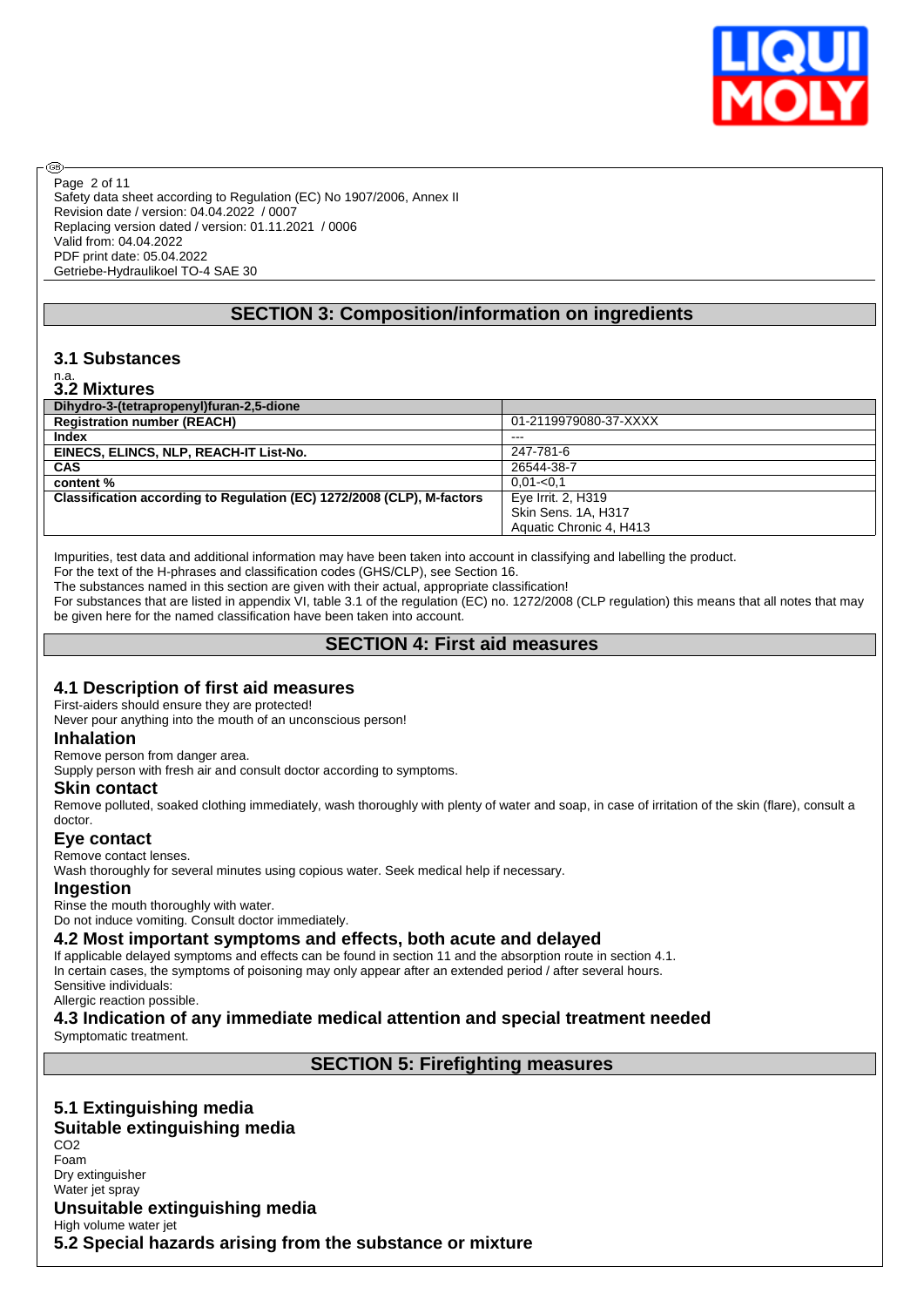

Page 3 of 11

അ

Safety data sheet according to Regulation (EC) No 1907/2006, Annex II Revision date / version: 04.04.2022 / 0007 Replacing version dated / version: 01.11.2021 / 0006 Valid from: 04.04.2022 PDF print date: 05.04.2022 Getriebe-Hydraulikoel TO-4 SAE 30

In case of fire the following can develop: Oxides of carbon Oxides of nitrogen Oxides of sulphur Toxic gases

#### **5.3 Advice for firefighters**

For personal protective equipment see Section 8. In case of fire and/or explosion do not breathe fumes. Protective respirator with independent air supply. Dispose of contaminated extinction water according to official regulations.

#### **SECTION 6: Accidental release measures**

#### **6.1 Personal precautions, protective equipment and emergency procedures**

#### **6.1.1 For non-emergency personnel**

In case of spillage or accidental release, wear personal protective equipment as specified in section 8 to prevent contamination.

Ensure sufficient ventilation, remove sources of ignition.

Avoid dust formation with solid or powder products.

Leave the danger zone if possible, use existing emergency plans if necessary.

Avoid formation of oil mist.

Remove possible causes of ignition - do not smoke.

Avoid inhalation, and contact with eyes or skin.

If applicable, caution - risk of slipping.

#### **6.1.2 For emergency responders**

See section 8 for suitable protective equipment and material specifications.

#### **6.2 Environmental precautions**

#### If leakage occurs, dam up.

Resolve leaks if this possible without risk.

Prevent from entering drainage system.

Prevent surface and ground-water infiltration, as well as ground penetration.

# If accidental entry into drainage system occurs, inform responsible authorities.

**6.3 Methods and material for containment and cleaning up**

Soak up with absorbent material (e.g. universal binding agent) and dispose of according to Section 13.

#### **6.4 Reference to other sections**

For personal protective equipment see Section 8 and for disposal instructions see Section 13.

#### **SECTION 7: Handling and storage**

In addition to information given in this section, relevant information can also be found in section 8 and 6.1.

#### **7.1 Precautions for safe handling**

#### **7.1.1 General recommendations**

Ensure good ventilation.

Keep away from sources of ignition - Do not smoke.

Do not heat to temperatures close to flash point.

Eating, drinking, smoking, as well as food-storage, is prohibited in work-room.

Do not carry cleaning cloths soaked in product in trouser pockets.

Observe directions on label and instructions for use.

#### **7.1.2 Notes on general hygiene measures at the workplace**

General hygiene measures for the handling of chemicals are applicable.

Wash hands before breaks and at end of work.

Keep away from food, drink and animal feedingstuffs.

Remove contaminated clothing and protective equipment before entering areas in which food is consumed.

#### **7.2 Conditions for safe storage, including any incompatibilities**

#### Not to be stored in gangways or stair wells.

Store product closed and only in original packing. Do not store with flammable or self-igniting materials.

Protect against moisture and store closed.

#### **7.3 Specific end use(s)**

No information available at present.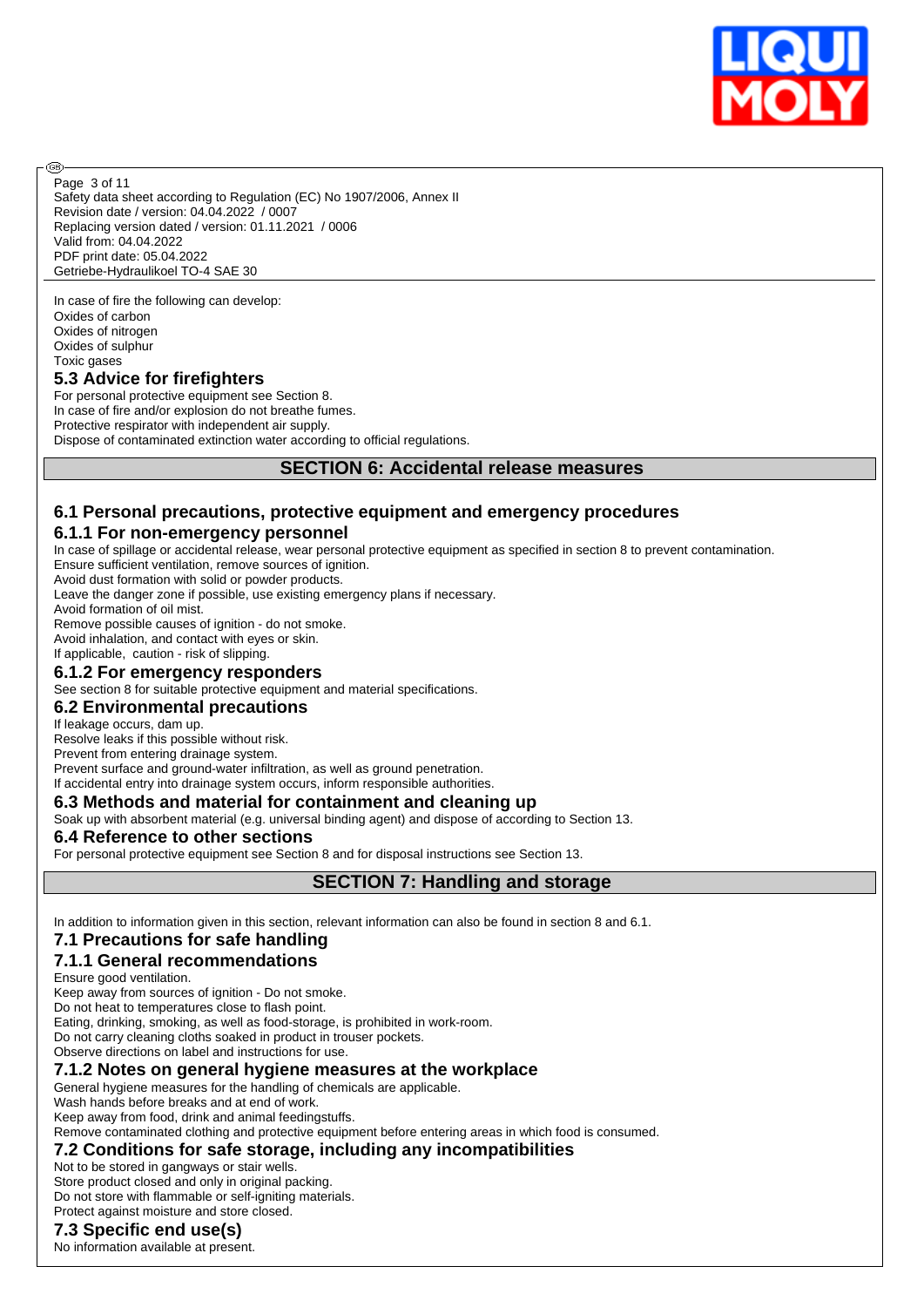

Safety data sheet according to Regulation (EC) No 1907/2006, Annex II Revision date / version: 04.04.2022 / 0007 Replacing version dated / version: 01.11.2021 / 0006 Valid from: 04.04.2022 PDF print date: 05.04.2022 Getriebe-Hydraulikoel TO-4 SAE 30 Page 4 of 11

#### **SECTION 8: Exposure controls/personal protection**

#### **8.1 Control parameters**

രി

| $\circledcirc$<br><b>Chemical Name</b>         | Oil mist, mineral |                                    |                             |       | Content %: |
|------------------------------------------------|-------------------|------------------------------------|-----------------------------|-------|------------|
| WEL-TWA: 5 mg/m3 (Mineral oil, excluding metal |                   | WEL-STEL: ---                      |                             | $---$ |            |
| working fluids, ACGIH)                         |                   |                                    |                             |       |            |
| Monitoring procedures:                         | -                 | Draeger - Oil Mist 1/a (67 33 031) |                             |       |            |
| BMGV:<br>$---$                                 |                   |                                    | Other information:<br>$---$ |       |            |

| Dihydro-3-(tetrapropenyl)furan-2,5-dione |                          |                         |                   |       |        |             |
|------------------------------------------|--------------------------|-------------------------|-------------------|-------|--------|-------------|
| Area of application                      | Exposure route /         | <b>Effect on health</b> | <b>Descriptor</b> | Value | Unit   | <b>Note</b> |
|                                          | Environmental            |                         |                   |       |        |             |
|                                          | compartment              |                         |                   |       |        |             |
|                                          | Environment - freshwater |                         | <b>PNEC</b>       | 0,02  | mg/l   |             |
|                                          | Environment - marine     |                         | <b>PNEC</b>       | 0.002 | mg/l   |             |
|                                          | Environment - sediment,  |                         | <b>PNEC</b>       | 1,7   | mg/kg  |             |
|                                          | freshwater               |                         |                   |       |        |             |
|                                          | Environment - marine     |                         | <b>PNEC</b>       | 0.17  | mg/kg  |             |
|                                          | Environment - sewage     |                         | <b>PNEC</b>       | 10    | mg/l   |             |
|                                          | treatment plant          |                         |                   |       |        |             |
|                                          | Environment - soil       |                         | <b>PNEC</b>       | 0,2   | mg/kg  |             |
| Workers / employees                      | Human - dermal           | Long term, systemic     | <b>DNEL</b>       | 0.33  | mg/kg  |             |
|                                          |                          | effects                 |                   |       | bw/day |             |

| Distillates (petroleum), hydrotreated heavy paraffinic |                            |                         |                   |       |            |             |
|--------------------------------------------------------|----------------------------|-------------------------|-------------------|-------|------------|-------------|
| Area of application                                    | Exposure route /           | <b>Effect on health</b> | <b>Descriptor</b> | Value | Unit       | <b>Note</b> |
|                                                        | Environmental              |                         |                   |       |            |             |
|                                                        | compartment                |                         |                   |       |            |             |
|                                                        | Environment - oral (animal |                         | <b>PNEC</b>       | 9,33  | mg/kg feed |             |
|                                                        | feed)                      |                         |                   |       |            |             |

 WEL-TWA = Workplace Exposure Limit - Long-term exposure limit (8-hour TWA (= time weighted average) reference period) EH40. AGW = "Arbeitsplatzgrenzwert" (workplace limit value, Germany).

(8) = Inhalable fraction (Directive 2017/164/EU, Directive 2004/37/CE). (9) = Respirable fraction (Directive 2017/164/EU, Directive 2004/37/CE). (11) = Inhalable fraction (Directive 2004/37/CE). (12) = Inhalable fraction. Respirable fraction in those Member States that implement, on the date of the entry into force of this Directive, a biomonitoring system with a biological limit value not exceeding 0,002 mg Cd/g creatinine in urine (Directive 2004/37/CE). | WEL-STEL = Workplace Exposure Limit - Short-term exposure limit (15-minute reference period).

(8) = Inhalable fraction (2017/164/EU, 2017/2398/EU). (9) = Respirable fraction (2017/164/EU, 2017/2398/EU). (10) = Short-term exposure limit value in relation to a reference period of 1 minute (2017/164/EU). | BMGV = Biological monitoring guidance value EH40. BGW = "Biologischer Grenzwert" (biological limit value, Germany) | Other information: Sen = Capable of causing occupational asthma. Sk = Can be absorbed through skin. Carc = Capable of causing cancer and/or heritable genetic damage.

\*\* = The exposure limit for this substance is repealed through the TRGS 900 (Germany) of January 2006 with the goal of revision.

 $(13)$  = The substance can cause sensitisation of the skin and of the respiratory tract (Directive 2004/37/CE),  $(14)$  = The substance can cause sensitisation of the skin (Directive 2004/37/CE).

# **8.2 Exposure controls 8.2.1 Appropriate engineering controls**

Ensure good ventilation. This can be achieved by local suction or general air extraction.

If this is insufficient to maintain the concentration under the WEL or AGW values, suitable breathing protection should be worn.

Applies only if maximum permissible exposure values are listed here.

Suitable assessment methods for reviewing the effectiveness of protection measures adopted include metrological and non-metrological investigative techniques.

These are specified by e.g. EN 14042.

EN 14042 "Workplace atmospheres. Guide for the application and use of procedures for the assessment of exposure to chemical and biological agents".

#### **8.2.2 Individual protection measures, such as personal protective equipment**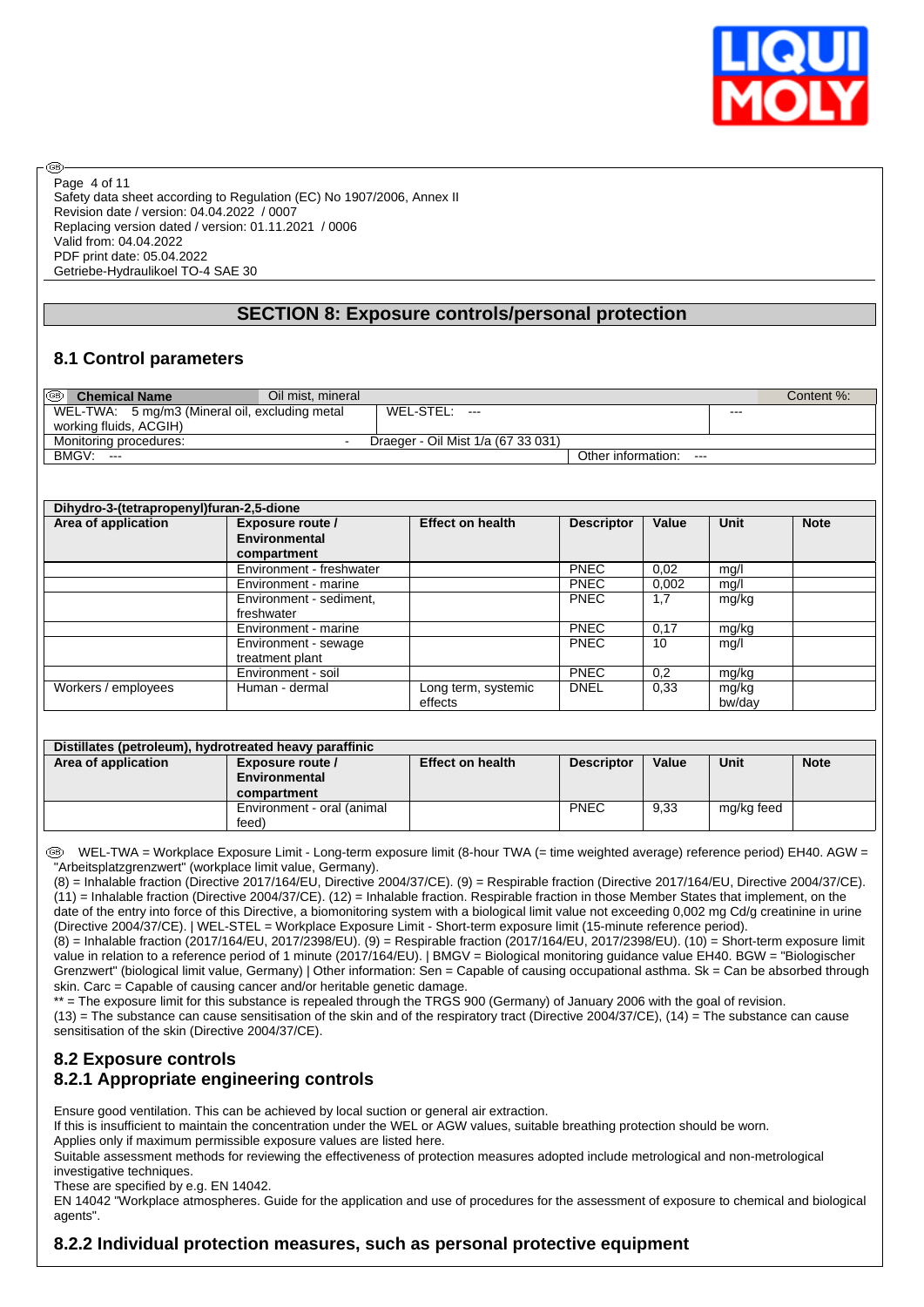

Safety data sheet according to Regulation (EC) No 1907/2006, Annex II Revision date / version: 04.04.2022 / 0007 Replacing version dated / version: 01.11.2021 / 0006 Valid from: 04.04.2022 PDF print date: 05.04.2022 Getriebe-Hydraulikoel TO-4 SAE 30 Page 5 of 11

General hygiene measures for the handling of chemicals are applicable. Wash hands before breaks and at end of work. Keep away from food, drink and animal feedingstuffs. Remove contaminated clothing and protective equipment before entering areas in which food is consumed.

Eye/face protection:

അ

Tight fitting protective goggles (EN 166) with side protection, with danger of splashes.

Skin protection - Hand protection: Protective nitrile gloves (EN ISO 374). Minimum layer thickness in mm: 0,5 Permeation time (penetration time) in minutes: >= 480

The breakthrough times determined in accordance with EN 16523-1 were not obtained under practical conditions. The recommended maximum wearing time is 50% of breakthrough time. Protective hand cream recommended.

Skin protection - Other: Protective working garments (e.g. safety shoes EN ISO 20345, long-sleeved protective working garments).

Respiratory protection: Normally not necessary. With oil mist formation: Filter A P2 (EN 14387), code colour brown, white Observe wearing time limitations for respiratory protection equipment.

Thermal hazards: Not applicable

Additional information on hand protection - No tests have been performed.

In the case of mixtures, the selection has been made according to the knowledge available and the information about the contents. Selection of materials derived from glove manufacturer's indications.

Final selection of glove material must be made taking the breakthrough times, permeation rates and degradation into account. Selection of a suitable glove depends not only on the material but also on other quality characteristics and varies from manufacturer to manufacturer.

In the case of mixtures, the resistance of glove materials cannot be predicted and must therefore be tested before use. The exact breakthrough time of the glove material can be requested from the protective glove manufacturer and must be observed.

#### **8.2.3 Environmental exposure controls**

No information available at present.

#### **SECTION 9: Physical and chemical properties**

#### **9.1 Information on basic physical and chemical properties**

| Liquid<br>Physical state:                                 |                                                      |
|-----------------------------------------------------------|------------------------------------------------------|
| Colour:<br><b>Brown</b>                                   |                                                      |
| Odour:                                                    | Characteristic                                       |
| Melting point/freezing point:                             | There is no information available on this parameter. |
| Boiling point or initial boiling point and boiling range: | There is no information available on this parameter. |
| Flammability:                                             | Combustible.                                         |
| Lower explosion limit:                                    | There is no information available on this parameter. |
| Upper explosion limit:                                    | There is no information available on this parameter. |
| Flash point:<br>230 °C                                    |                                                      |
| Auto-ignition temperature:                                | There is no information available on this parameter. |
| Decomposition temperature:                                | There is no information available on this parameter. |
| pH:                                                       | Mixture is non-soluble (in water).                   |
| Kinematic viscosity:                                      | 100,0 mm2/s $(40^{\circ}C)$                          |
| Kinematic viscosity:                                      | 12,0 mm2/s $(100^{\circ}C)$                          |
| Solubility:                                               | Insoluble                                            |
| Partition coefficient n-octanol/water (log value):        | Does not apply to mixtures.                          |
| Vapour pressure:                                          | There is no information available on this parameter. |
| Density and/or relative density:                          | $0.875$ g/cm3                                        |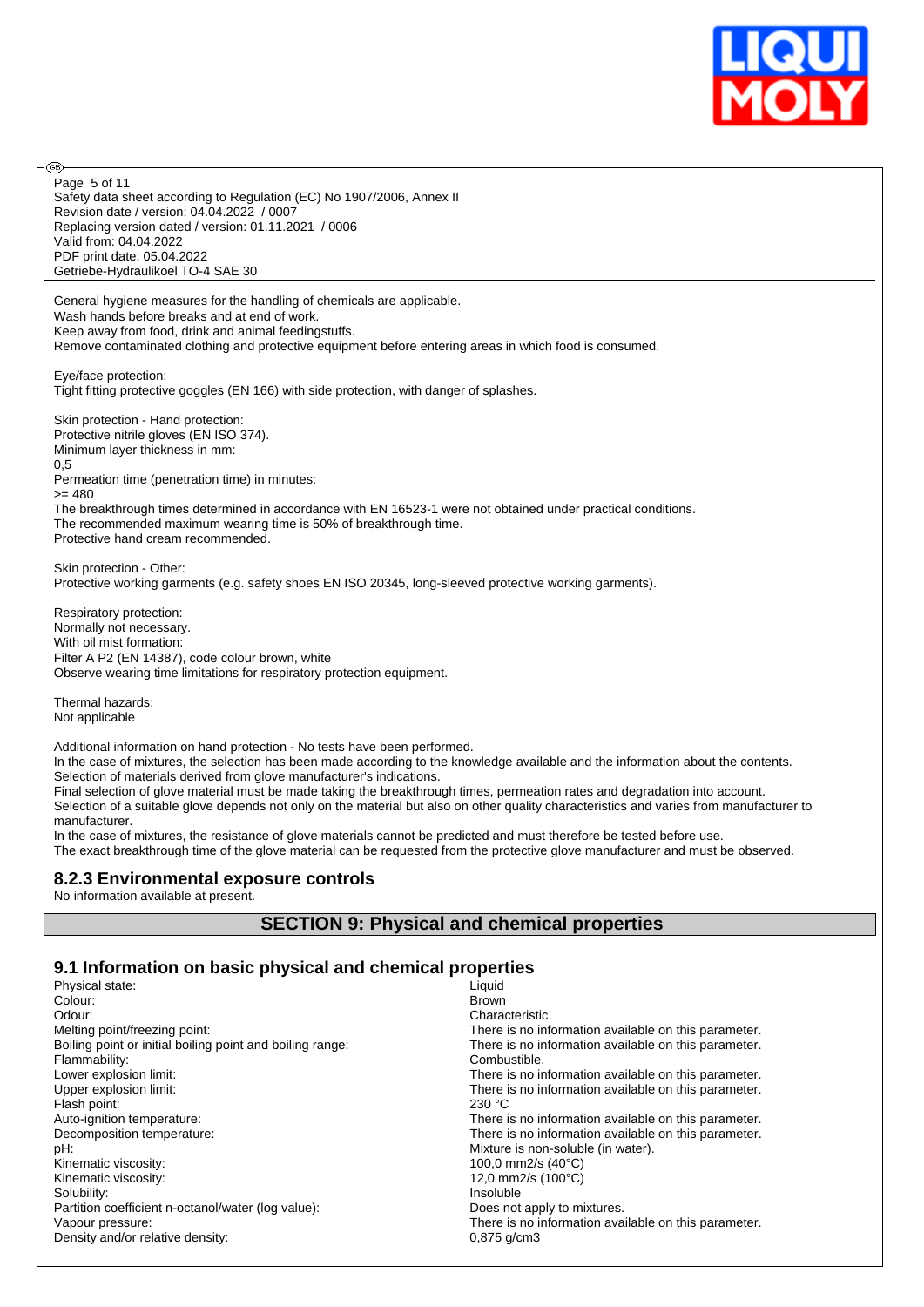

Safety data sheet according to Regulation (EC) No 1907/2006, Annex II Revision date / version: 04.04.2022 / 0007 Replacing version dated / version: 01.11.2021 / 0006 Valid from: 04.04.2022 PDF print date: 05.04.2022 Getriebe-Hydraulikoel TO-4 SAE 30 Page 6 of 11

# Particle characteristics: Does not apply to liquids.

**9.2 Other information**

®

Relative vapour density: There is no information available on this parameter.

Explosives:<br>
Cxidising liquids:<br>
Oxidising liquids:<br>
Oxidising liquids: There is no information available on this parameter.

#### **SECTION 10: Stability and reactivity**

#### **10.1 Reactivity**

The product has not been tested. **10.2 Chemical stability** Stable with proper storage and handling. **10.3 Possibility of hazardous reactions** No dangerous reactions are known. **10.4 Conditions to avoid** See also section 7. Open flame, ignition sources **10.5 Incompatible materials** See also section 7. Avoid contact with strong oxidizing agents.

#### **10.6 Hazardous decomposition products**

See also section 5.2 No decomposition when used as directed.

#### **SECTION 11: Toxicological information**

#### **11.1. Information on hazard classes as defined in Regulation (EC) No 1272/2008**

| Getriebe-Hydraulikoel TO-4 SAE 30 |                 |       |      |          |                    |              |
|-----------------------------------|-----------------|-------|------|----------|--------------------|--------------|
| <b>Toxicity / effect</b>          | <b>Endpoint</b> | Value | Unit | Organism | <b>Test method</b> | <b>Notes</b> |
| Acute toxicity, by oral route:    |                 |       |      |          |                    | n.d.a.       |
| Acute toxicity, by dermal route:  |                 |       |      |          |                    | n.d.a.       |
| Acute toxicity, by inhalation:    |                 |       |      |          |                    | n.d.a.       |
| Skin corrosion/irritation:        |                 |       |      |          |                    | n.d.a.       |
| Serious eye damage/irritation:    |                 |       |      |          |                    | n.d.a.       |
| Respiratory or skin               |                 |       |      |          |                    | n.d.a.       |
| sensitisation:                    |                 |       |      |          |                    |              |
| Germ cell mutagenicity:           |                 |       |      |          |                    | n.d.a.       |
| Carcinogenicity:                  |                 |       |      |          |                    | n.d.a.       |
| Reproductive toxicity:            |                 |       |      |          |                    | n.d.a.       |
| Specific target organ toxicity -  |                 |       |      |          |                    | n.d.a.       |
| single exposure (STOT-SE):        |                 |       |      |          |                    |              |
| Specific target organ toxicity -  |                 |       |      |          |                    | n.d.a.       |
| repeated exposure (STOT-RE):      |                 |       |      |          |                    |              |
| Aspiration hazard:                |                 |       |      |          |                    | n.d.a.       |
| Symptoms:                         |                 |       |      |          |                    | n.d.a.       |

| Dihydro-3-(tetrapropenyl)furan-2,5-dione |                 |       |         |          |                        |              |
|------------------------------------------|-----------------|-------|---------|----------|------------------------|--------------|
| <b>Toxicity / effect</b>                 | <b>Endpoint</b> | Value | Unit    | Organism | <b>Test method</b>     | <b>Notes</b> |
| Acute toxicity, by oral route:           | LD50            | >2000 | mg/kg   | Rat      | OECD 423 (Acute Oral   |              |
|                                          |                 |       |         |          | Toxicity - Acute Toxic |              |
|                                          |                 |       |         |          | Class Method)          |              |
| Acute toxicity, by dermal route:         | LD50            | >5000 | mg/kg   | Rabbit   |                        |              |
| Acute toxicity, by inhalation:           | LD50            | >5.3  | mg/l/4h |          |                        | Aerosol      |
| Skin corrosion/irritation:               |                 |       |         | Rabbit   | OECD 404 (Acute        | Not irritant |
|                                          |                 |       |         |          | Dermal                 |              |
|                                          |                 |       |         |          | Irritation/Corrosion)  |              |
| Serious eye damage/irritation:           |                 |       |         | Rabbit   | OECD 405 (Acute Eye    | Eye Irrit. 2 |
|                                          |                 |       |         |          | Irritation/Corrosion)  |              |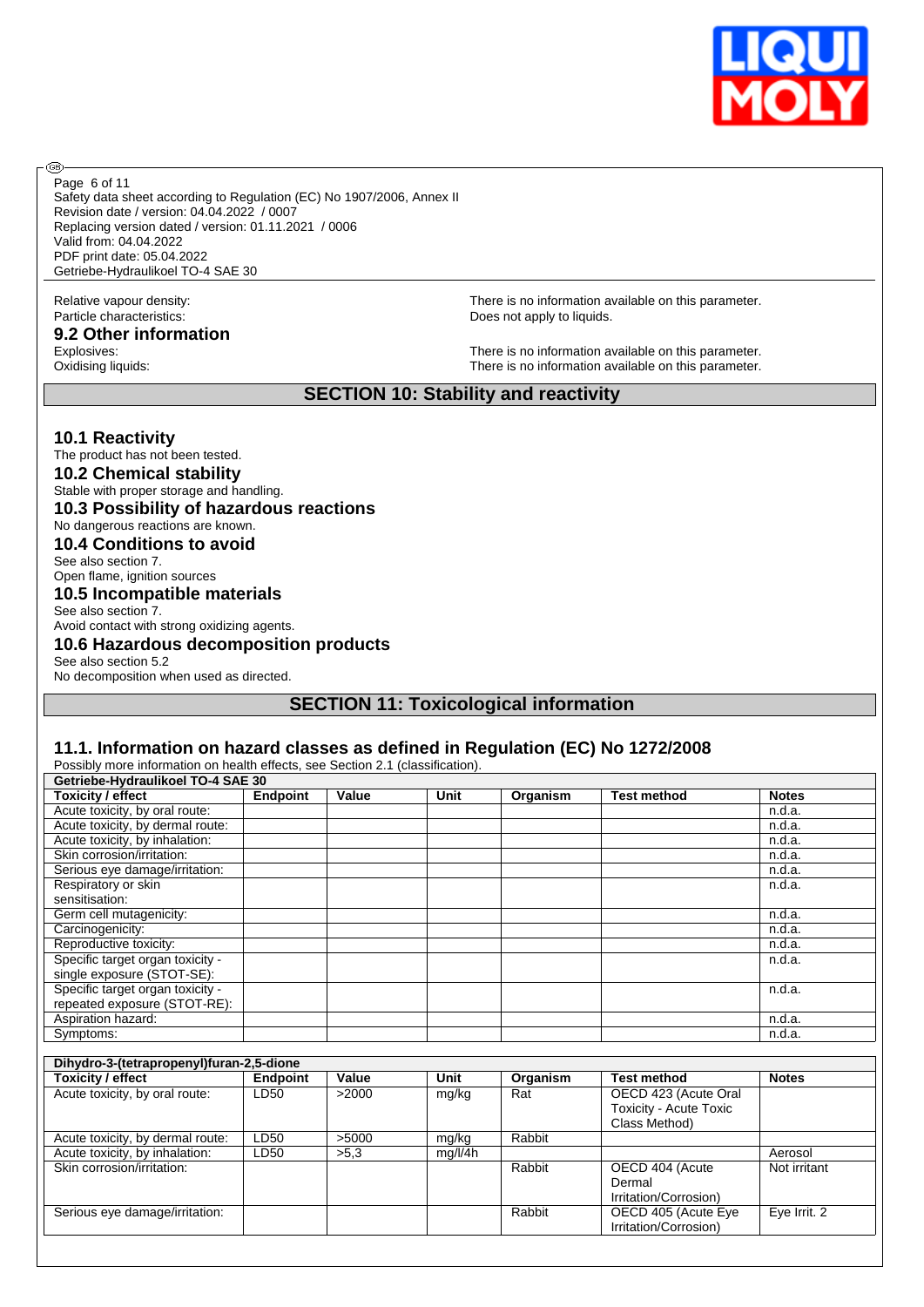

#### Page 7 of 11

 $\circledcirc$ 

Safety data sheet according to Regulation (EC) No 1907/2006, Annex II Revision date / version: 04.04.2022 / 0007 Replacing version dated / version: 01.11.2021 / 0006 Valid from: 04.04.2022 PDF print date: 05.04.2022 Getriebe-Hydraulikoel TO-4 SAE 30

| Respiratory or skin<br>sensitisation:                                     |              |    |               | Guinea pig                | OECD 406 (Skin<br>Sensitisation)                                                    | Sensitising                          |
|---------------------------------------------------------------------------|--------------|----|---------------|---------------------------|-------------------------------------------------------------------------------------|--------------------------------------|
| Germ cell mutagenicity:                                                   |              |    |               | Salmonella<br>typhimurium | OECD 471 (Bacterial<br><b>Reverse Mutation Test)</b>                                | Negative                             |
| Germ cell mutagenicity:                                                   |              |    |               | Mammalian                 | OECD 473 (In Vitro<br>Mammalian<br>Chromosome<br><b>Aberration Test)</b>            | Negative,<br>Analogous<br>conclusion |
| Germ cell mutagenicity:                                                   |              |    |               | Mouse                     | OECD 476 (In Vitro<br>Mammalian Cell Gene<br><b>Mutation Test)</b>                  | Negative,<br>Analogous<br>conclusion |
| Reproductive toxicity<br>(Developmental toxicity):                        |              |    |               | Rat                       | OECD <sub>421</sub><br>(Reproduction/Developm)<br>ental Toxicity Screening<br>Test) | Negative,<br>Analogous<br>conclusion |
| Reproductive toxicity (Effects<br>on fertility):                          |              |    |               | Rat                       | OECD <sub>421</sub><br>(Reproduction/Developm)<br>ental Toxicity Screening<br>Test) | Negative,<br>Analogous<br>conclusion |
| Specific target organ toxicity -<br>repeated exposure (STOT-RE),<br>oral: | <b>NOAEL</b> | 50 | mg/kg<br>bw/d | Rat                       |                                                                                     | OECD 421                             |

# **11.2. Information on other hazards**

| Getriebe-Hydraulikoel TO-4 SAE 30 |                 |       |      |          |                    |                 |
|-----------------------------------|-----------------|-------|------|----------|--------------------|-----------------|
| <b>Toxicity / effect</b>          | <b>Endpoint</b> | Value | Unit | Organism | <b>Test method</b> | <b>Notes</b>    |
| Endocrine disrupting properties:  |                 |       |      |          |                    | Does not apply  |
|                                   |                 |       |      |          |                    | to mixtures.    |
| Other information:                |                 |       |      |          |                    | No other        |
|                                   |                 |       |      |          |                    | relevant        |
|                                   |                 |       |      |          |                    | information     |
|                                   |                 |       |      |          |                    | available on    |
|                                   |                 |       |      |          |                    | adverse effects |
|                                   |                 |       |      |          |                    | on health.      |

# **SECTION 12: Ecological information**

Possibly more information on environmental effects, see Section 2.1 (classification).

| Getriebe-Hydraulikoel TO-4 SAE 30 |                 |             |       |      |          |                    |                 |
|-----------------------------------|-----------------|-------------|-------|------|----------|--------------------|-----------------|
| Toxicity / effect                 | <b>Endpoint</b> | <b>Time</b> | Value | Unit | Organism | <b>Test method</b> | <b>Notes</b>    |
| 12.1. Toxicity to fish:           |                 |             |       |      |          |                    | n.d.a.          |
| 12.1. Toxicity to daphnia:        |                 |             |       |      |          |                    | n.d.a.          |
| 12.1. Toxicity to algae:          |                 |             |       |      |          |                    | n.d.a.          |
| 12.2. Persistence and             |                 |             |       |      |          |                    | n.d.a.          |
| degradability:                    |                 |             |       |      |          |                    |                 |
| 12.3. Bioaccumulative             |                 |             |       |      |          |                    | n.d.a.          |
| potential:                        |                 |             |       |      |          |                    |                 |
| 12.4. Mobility in soil:           |                 |             |       |      |          |                    | n.d.a.          |
| 12.5. Results of PBT              |                 |             |       |      |          |                    | n.d.a.          |
| and vPvB assessment               |                 |             |       |      |          |                    |                 |
| 12.6. Endocrine                   |                 |             |       |      |          |                    | Does not apply  |
| disrupting properties:            |                 |             |       |      |          |                    | to mixtures.    |
| 12.7. Other adverse               |                 |             |       |      |          |                    | No information  |
| effects:                          |                 |             |       |      |          |                    | available on    |
|                                   |                 |             |       |      |          |                    | other adverse   |
|                                   |                 |             |       |      |          |                    | effects on the  |
|                                   |                 |             |       |      |          |                    | environment.    |
| Other information:                |                 |             |       |      |          |                    | DOC-elimination |
|                                   |                 |             |       |      |          |                    | degree(complexi |
|                                   |                 |             |       |      |          |                    | ng organic      |
|                                   |                 |             |       |      |          |                    | substance)>=    |
|                                   |                 |             |       |      |          |                    | 80%/28d: No     |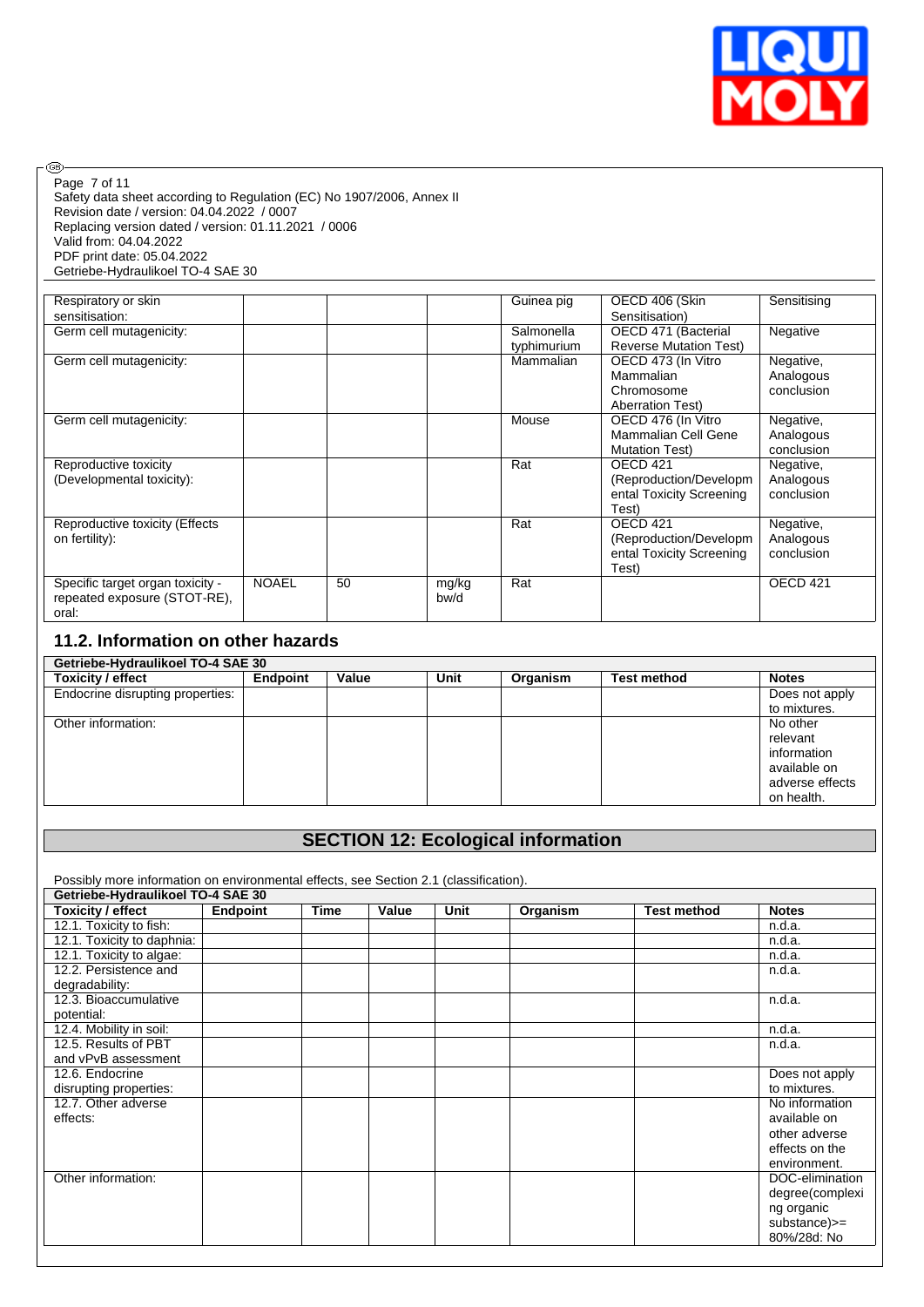

Safety data sheet according to Regulation (EC) No 1907/2006, Annex II Revision date / version: 04.04.2022 / 0007 Replacing version dated / version: 01.11.2021 / 0006 Valid from: 04.04.2022 PDF print date: 05.04.2022 Getriebe-Hydraulikoel TO-4 SAE 30 Page 8 of 11

| Dihydro-3-(tetrapropenyl)furan-2,5-dione |                 |      |          |      |                  |                           |              |
|------------------------------------------|-----------------|------|----------|------|------------------|---------------------------|--------------|
| Toxicity / effect                        | Endpoint        | Time | Value    | Unit | Organism         | <b>Test method</b>        | <b>Notes</b> |
| 12.1. Toxicity to fish:                  | <b>LC50</b>     | 48h  | >100     | mg/l | Oncorhynchus     | OECD 203 (Fish,           |              |
|                                          |                 |      |          |      | mykiss           | <b>Acute Toxicity</b>     |              |
|                                          |                 |      |          |      |                  | Test)                     |              |
| 12.1. Toxicity to daphnia:               | <b>LC50</b>     | 48h  | >100     | mg/l | Daphnia magna    | OECD 202                  |              |
|                                          |                 |      |          |      |                  | (Daphnia sp.              |              |
|                                          |                 |      |          |      |                  | Acute                     |              |
|                                          |                 |      |          |      |                  | Immobilisation            |              |
|                                          |                 |      |          |      |                  | Test)                     |              |
| 12.1. Toxicity to algae:                 | EC <sub>0</sub> | 96h  | 33       | mg/l | Selenastrum      | OECD 201 (Alga,           |              |
|                                          |                 |      |          |      | capricornutum    | Growth Inhibition         |              |
|                                          |                 |      |          |      |                  | Test)                     |              |
| 12.1. Toxicity to algae:                 | <b>EC50</b>     | 72h  | 100      | mg/l | Selenastrum      | OECD 201 (Alga,           |              |
|                                          |                 |      |          |      | capricornutum    | Growth Inhibition         |              |
|                                          |                 |      |          |      |                  | Test)                     |              |
| 12.2. Persistence and                    |                 | 28d  | $\Omega$ | $\%$ |                  | <b>OECD 301 F</b>         |              |
| degradability:                           |                 |      |          |      |                  | (Ready                    |              |
|                                          |                 |      |          |      |                  | Biodegradability -        |              |
|                                          |                 |      |          |      |                  | Manometric                |              |
|                                          |                 |      |          |      |                  | <b>Respirometry Test)</b> |              |
| Toxicity to bacteria:                    |                 | 3h   | 800      | mg/l | activated sludge | <b>OECD 209</b>           |              |
|                                          |                 |      |          |      |                  | (Activated Sludge,        |              |
|                                          |                 |      |          |      |                  | Respiration               |              |
|                                          |                 |      |          |      |                  | <b>Inhibition Test</b>    |              |
|                                          |                 |      |          |      |                  | (Carbon and               |              |
|                                          |                 |      |          |      |                  | Ammonium                  |              |
|                                          |                 |      |          |      |                  | Oxidation))               |              |

# **SECTION 13: Disposal considerations**

# **13.1 Waste treatment methods**

#### **For the substance / mixture / residual amounts**

Soaked polluted cloths, paper or other organic materials represent a fire hazard and should be controlled, collected and disposed of. EC disposal code no.:

The waste codes are recommendations based on the scheduled use of this product.

Owing to the user's specific conditions for use and disposal, other waste codes may be

allocated under certain circumstances. (2014/955/EU)

13 01 10 mineral based non-chlorinated hydraulic oils

Recommendation:

®

Sewage disposal shall be discouraged.

Pay attention to local and national official regulations.

Implement substance recycling. E.g. suitable incineration plant.

# **For contaminated packing material**

Pay attention to local and national official regulations.

Empty container completely.

Uncontaminated packaging can be recycled.

Dispose of packaging that cannot be cleaned in the same manner as the substance.

#### **SECTION 14: Transport information**

| 14.3. Transport hazard class(es):<br>n.a.<br>n.a.<br>Classification code:<br>n.a. | <b>General statements</b><br>14.1. UN number or ID number:<br>Transport by road/by rail (ADR/RID) | n.a. |
|-----------------------------------------------------------------------------------|---------------------------------------------------------------------------------------------------|------|
|                                                                                   | 14.2. UN proper shipping name:                                                                    |      |
|                                                                                   | 14.4. Packing group:                                                                              |      |
|                                                                                   | LQ:                                                                                               | n.a. |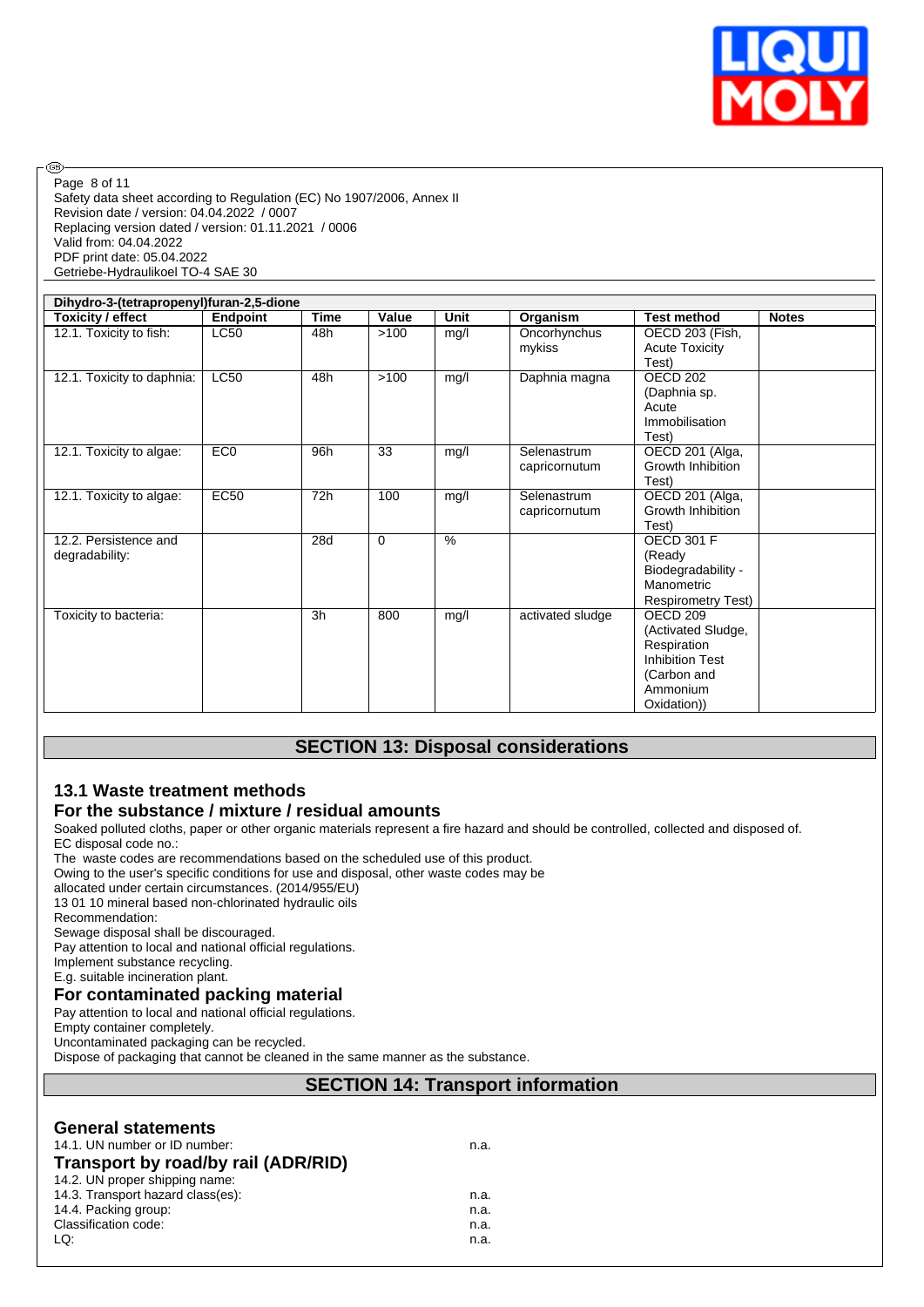

| @ි                                                                                                                                                                                       |                                                                                                                                            |  |
|------------------------------------------------------------------------------------------------------------------------------------------------------------------------------------------|--------------------------------------------------------------------------------------------------------------------------------------------|--|
| Page 9 of 11                                                                                                                                                                             |                                                                                                                                            |  |
| Safety data sheet according to Regulation (EC) No 1907/2006, Annex II                                                                                                                    |                                                                                                                                            |  |
| Revision date / version: 04.04.2022 / 0007                                                                                                                                               |                                                                                                                                            |  |
| Replacing version dated / version: 01.11.2021 / 0006                                                                                                                                     |                                                                                                                                            |  |
| Valid from: 04.04.2022                                                                                                                                                                   |                                                                                                                                            |  |
| PDF print date: 05.04.2022<br>Getriebe-Hydraulikoel TO-4 SAE 30                                                                                                                          |                                                                                                                                            |  |
|                                                                                                                                                                                          |                                                                                                                                            |  |
| 14.5. Environmental hazards:                                                                                                                                                             | Not applicable                                                                                                                             |  |
| Tunnel restriction code:                                                                                                                                                                 |                                                                                                                                            |  |
| Transport by sea (IMDG-code)                                                                                                                                                             |                                                                                                                                            |  |
| 14.2. UN proper shipping name:                                                                                                                                                           |                                                                                                                                            |  |
| 14.3. Transport hazard class(es):                                                                                                                                                        | n.a.                                                                                                                                       |  |
| 14.4. Packing group:                                                                                                                                                                     | n.a.                                                                                                                                       |  |
| Marine Pollutant:<br>14.5. Environmental hazards:                                                                                                                                        | n.a<br>Not applicable                                                                                                                      |  |
|                                                                                                                                                                                          |                                                                                                                                            |  |
| <b>Transport by air (IATA)</b><br>14.2. UN proper shipping name:                                                                                                                         |                                                                                                                                            |  |
| 14.3. Transport hazard class(es):                                                                                                                                                        | n.a.                                                                                                                                       |  |
| 14.4. Packing group:                                                                                                                                                                     | n.a.                                                                                                                                       |  |
| 14.5. Environmental hazards:                                                                                                                                                             | Not applicable                                                                                                                             |  |
| 14.6. Special precautions for user                                                                                                                                                       |                                                                                                                                            |  |
| Unless specified otherwise, general measures for safe transport must be followed.                                                                                                        |                                                                                                                                            |  |
| 14.7. Maritime transport in bulk according to IMO instruments                                                                                                                            |                                                                                                                                            |  |
| Non-dangerous material according to Transport Regulations.                                                                                                                               |                                                                                                                                            |  |
|                                                                                                                                                                                          |                                                                                                                                            |  |
|                                                                                                                                                                                          | <b>SECTION 15: Regulatory information</b>                                                                                                  |  |
|                                                                                                                                                                                          |                                                                                                                                            |  |
|                                                                                                                                                                                          |                                                                                                                                            |  |
|                                                                                                                                                                                          | 15.1 Safety, health and environmental regulations/legislation specific for the substance or mixture                                        |  |
| Observe restrictions:                                                                                                                                                                    |                                                                                                                                            |  |
| General hygiene measures for the handling of chemicals are applicable.                                                                                                                   |                                                                                                                                            |  |
|                                                                                                                                                                                          |                                                                                                                                            |  |
| Directive 2010/75/EU (VOC):                                                                                                                                                              | < 0.1 %                                                                                                                                    |  |
| 15.2 Chemical safety assessment                                                                                                                                                          |                                                                                                                                            |  |
| A chemical safety assessment is not provided for mixtures.                                                                                                                               |                                                                                                                                            |  |
|                                                                                                                                                                                          |                                                                                                                                            |  |
|                                                                                                                                                                                          | <b>SECTION 16: Other information</b>                                                                                                       |  |
| Revised sections:                                                                                                                                                                        |                                                                                                                                            |  |
|                                                                                                                                                                                          | 3, 8, 9, 11, 12                                                                                                                            |  |
| Classification and processes used to derive the classification of the mixture in accordance with                                                                                         |                                                                                                                                            |  |
| the ordinance (EG) 1272/2008 (CLP):                                                                                                                                                      |                                                                                                                                            |  |
|                                                                                                                                                                                          |                                                                                                                                            |  |
| Not applicable                                                                                                                                                                           |                                                                                                                                            |  |
|                                                                                                                                                                                          |                                                                                                                                            |  |
| Section 2 and 3).                                                                                                                                                                        | The following phrases represent the posted Hazard Class and Risk Category Code (GHS/CLP) of the product and the constituents (specified in |  |
| H317 May cause an allergic skin reaction.                                                                                                                                                |                                                                                                                                            |  |
| H319 Causes serious eye irritation.                                                                                                                                                      |                                                                                                                                            |  |
| H413 May cause long lasting harmful effects to aquatic life.                                                                                                                             |                                                                                                                                            |  |
|                                                                                                                                                                                          |                                                                                                                                            |  |
| Eye Irrit. - Eye irritation<br>Skin Sens. - Skin sensitization                                                                                                                           |                                                                                                                                            |  |
| Aquatic Chronic - Hazardous to the aquatic environment - chronic                                                                                                                         |                                                                                                                                            |  |
|                                                                                                                                                                                          |                                                                                                                                            |  |
| Key literature references and sources for data:                                                                                                                                          |                                                                                                                                            |  |
| Regulation (EC) No 1907/2006 (REACH) and Regulation (EC) No 1272/2008 (CLP) as amended.                                                                                                  |                                                                                                                                            |  |
| Guidelines for the preparation of safety data sheets as amended (ECHA).<br>Guidelines on labelling and packaging according to the Regulation (EG) Nr. 1272/2008 (CLP) as amended (ECHA). |                                                                                                                                            |  |

ECHA Homepage - Information about chemicals.

GESTIS Substance Database (Germany).

German Environment Agency "Rigoletto" information site on substances that are hazardous to water (Germany).

EU Occupation Exposure Limits Directives 91/322/EEC, 2000/39/EC, 2006/15/EC, 2009/161/EU, (EU) 2017/164, (EU) 2019/1831, each as amended.

National Lists of Occupational Exposure Limits for each country as amended. Regulations on the transport of hazardous goods by road, rail, sea and air (ADR, RID, IMDG, IATA) as amended.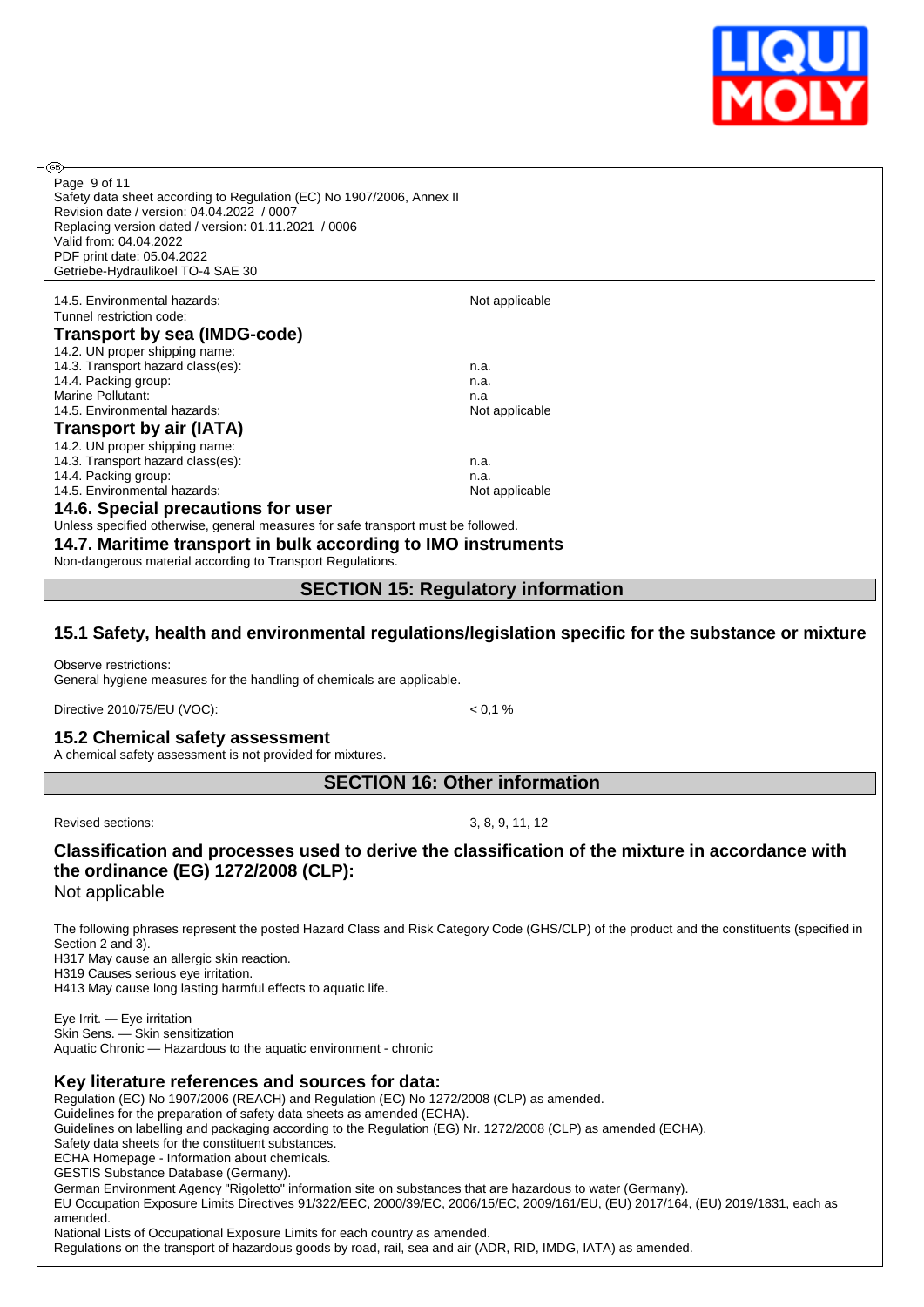

Safety data sheet according to Regulation (EC) No 1907/2006, Annex II Revision date / version: 04.04.2022 / 0007 Replacing version dated / version: 01.11.2021 / 0006 Valid from: 04.04.2022 PDF print date: 05.04.2022 Getriebe-Hydraulikoel TO-4 SAE 30 Page 10 of 11

൹

#### **Any abbreviations and acronyms used in this document:**

acc., acc. to according, according to ADR Accord européen relatif au transport international des marchandises Dangereuses par Route (= European Agreement concerning the International Carriage of Dangerous Goods by Road) AOX Adsorbable organic halogen compounds approx. approximately Art., Art. no. Article number ASTM ASTM International (American Society for Testing and Materials) ATE Acute Toxicity Estimate BAM Bundesanstalt für Materialforschung und -prüfung (Federal Institute for Materials Research and Testing, Germany) BAuA Bundesanstalt für Arbeitsschutz und Arbeitsmedizin (= Federal Institute for Occupational Health and Safety, Germany) BCF Bioconcentration factor BSEF The International Bromine Council bw body weight CAS Chemical Abstracts Service CLP Classification, Labelling and Packaging (REGULATION (EC) No 1272/2008 on classification, labelling and packaging of substances and mixtures) CMR carcinogenic, mutagenic, reproductive toxic DMEL Derived Minimum Effect Level DNEL Derived No Effect Level DOC Dissolved organic carbon<br>dw dry weight dry weight e.g. for example (abbreviation of Latin 'exempli gratia'), for instance<br>EbCx, EyCx, EbLx (x = 10, 50) Effect Concentration/Level of x % Effect Concentration/Level of x % on reduction of the biomass (algae, plants) EC European Community ECHA European Chemicals Agency ECx, ELx ( $x = 0, 3, 5, 10, 20, 50, 80, 100$ ) Effect Concentration/Level for x % effect EEC European Economic Community<br>EINECS European Inventory of European Inventory of Existing Commercial Chemical Substances ELINCS European List of Notified Chemical Substances EN European Norms EPA United States Environmental Protection Agency (United States of America) ErCx, EµCx, ErLx (x = 10, 50) Effect Concentration/Level of x % on inhibition of the growth rate (algae, plants) etc. et cetera EU European Union EVAL Ethylene-vinyl alcohol copolymer Fax. Fax number gen. general<br>GHS Globally Globally Harmonized System of Classification and Labelling of Chemicals GWP Global warming potential Koc Adsorption coefficient of organic carbon in the soil Kow octanol-water partition coefficient IARC International Agency for Research on Cancer IATA International Air Transport Association IBC (Code) International Bulk Chemical (Code) IMDG-code International Maritime Code for Dangerous Goods incl. including, inclusive IUCLID International Uniform Chemical Information Database IUPAC International Union for Pure Applied Chemistry LC50 Lethal Concentration to 50 % of a test population LD50 Lethal Dose to 50% of a test population (Median Lethal Dose) Log Koc Logarithm of adsorption coefficient of organic carbon in the soil Log Kow, Log Pow Logarithm of octanol-water partition coefficient LQ Limited Quantities MARPOL International Convention for the Prevention of Marine Pollution from Ships n.a. not applicable n.av. not available n.c. not checked n.d.a. no data available NIOSH National Institute for Occupational Safety and Health (USA) NLP No-longer-Polymer